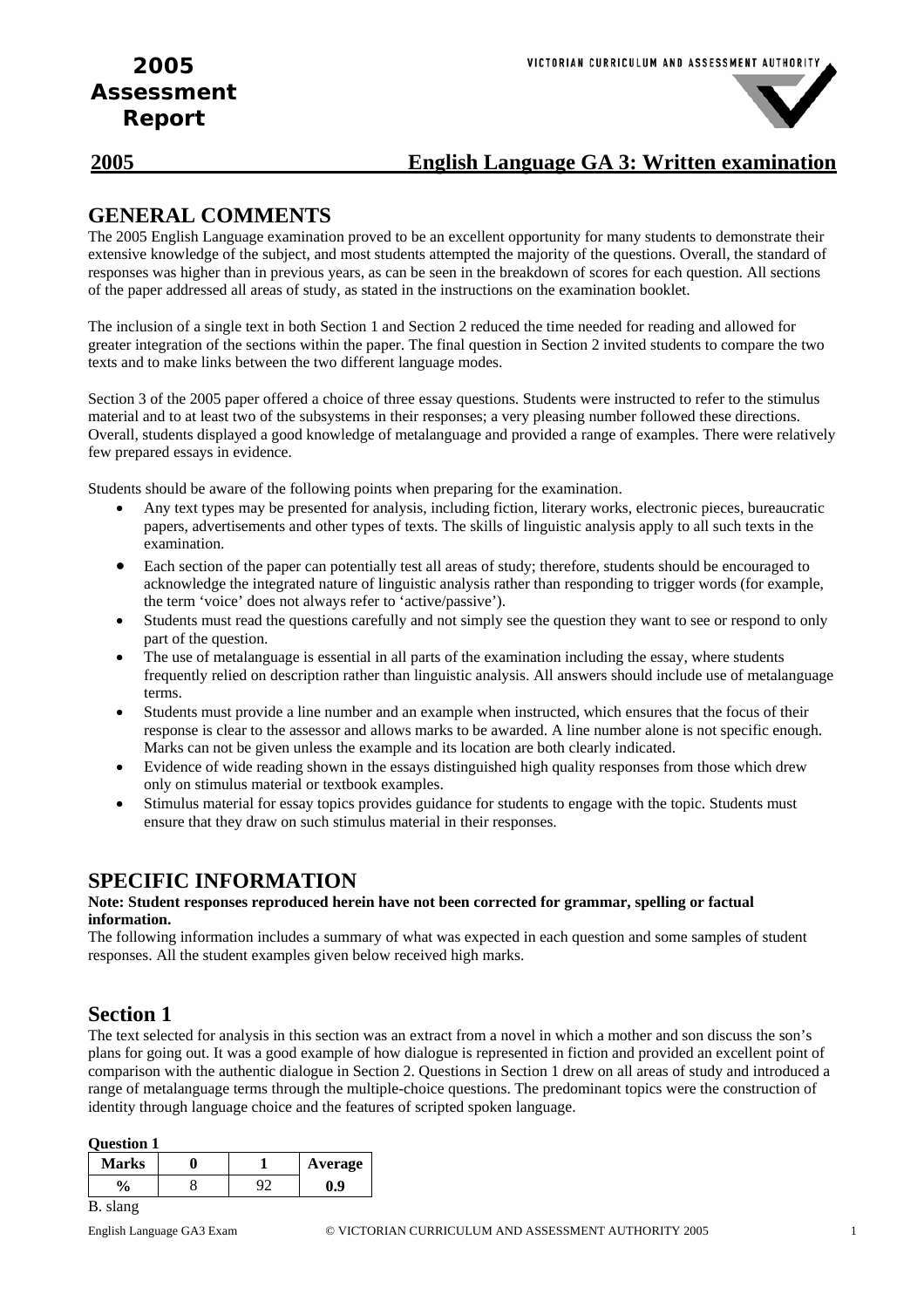

#### **Question 2**

| <b>Marks</b>  |    |    | Average |
|---------------|----|----|---------|
| $\frac{6}{9}$ | 36 | 64 |         |
| . diminutive  |    |    |         |

#### **Question 3**

| Marks         |     |  | Average |
|---------------|-----|--|---------|
| Λ<br>v,<br>′0 | . . |  | 1.J     |

Students were required to name two examples from two different subsystems that illustrated Ryan's identity as Australian. A few students did not identify the subsystems or did not provide examples from two different subsystems. Possible answers included:

**Semantics** 

- the semantic field of football: *take a mark* (line 39)
- the semantic field of horse racing: *pay out on them* (line 37)

Morphological/lexical subsystems

- diminutive: *oldies* (line 4), *Macca* (line 53), *Macca's* (lines 29, 30, 31)
- shortening: *Sar* (line 36)
- colloquialism: *I figure* (line 2), *fossils* (line 54), *1 reckon* (line 49)
- slang: *Jeez* (line 8)

#### **Question 4**

| <b>Marks</b> |  | Average |
|--------------|--|---------|
| 0,           |  | ).9     |

A. overstatement

#### **Question 5**

| <b>Marks</b> |  | Average |
|--------------|--|---------|
|              |  | IJ      |

A. metaphor

### **Question 6**

| <b>Marks</b> |                          |                             |                                     |                       |                               | Average               |
|--------------|--------------------------|-----------------------------|-------------------------------------|-----------------------|-------------------------------|-----------------------|
| O.<br>′0     | ◡                        |                             |                                     |                       |                               | 3.0                   |
|              | the property of the con- | the state of the control of | the contract of the contract of the | the state of the con- | the control of the control of | the state of the con- |

The two previous questions led into this question. For full marks students needed to give two examples and explain the effect of the use of these examples of figurative language. Possible answers included:

- the semantic field of crime: *homicide detectives not half as aggressive* (line 28), *taking swabs for forensic evidence* (line 32)
- the semantic field of law: *lawyers* (line 9), *she's on to me* (line 35)
- metaphor: *bull terrier* (line 14), *growls* (line 15), *fossils* (line 54)
- diminutive: *oldies* (line 4)
- overstatement: *can't remember what it's like to still be alive* (lines 54–55).

Ryan's language choices create the effect of Mum being determined, suspicious, tenacious – an out of touch, prying parent.

Student response

- *Lines 14 & 15 'Mum's the bull terrier….and growls at you'*
- *Line 28 'There's homicide detectives not half as aggressive'*

*This figurative language helps the reader understand that his mother is strong-willed and has a firm resolve with her answers. These overstatements and metaphors ensure the readers realise how clever and firm his mother is and that she can't be tricked.* 

#### **Question 7**

| <b>Marks</b> |  | Average            |
|--------------|--|--------------------|
| 0/           |  | $\boldsymbol{0.8}$ |

B. idiom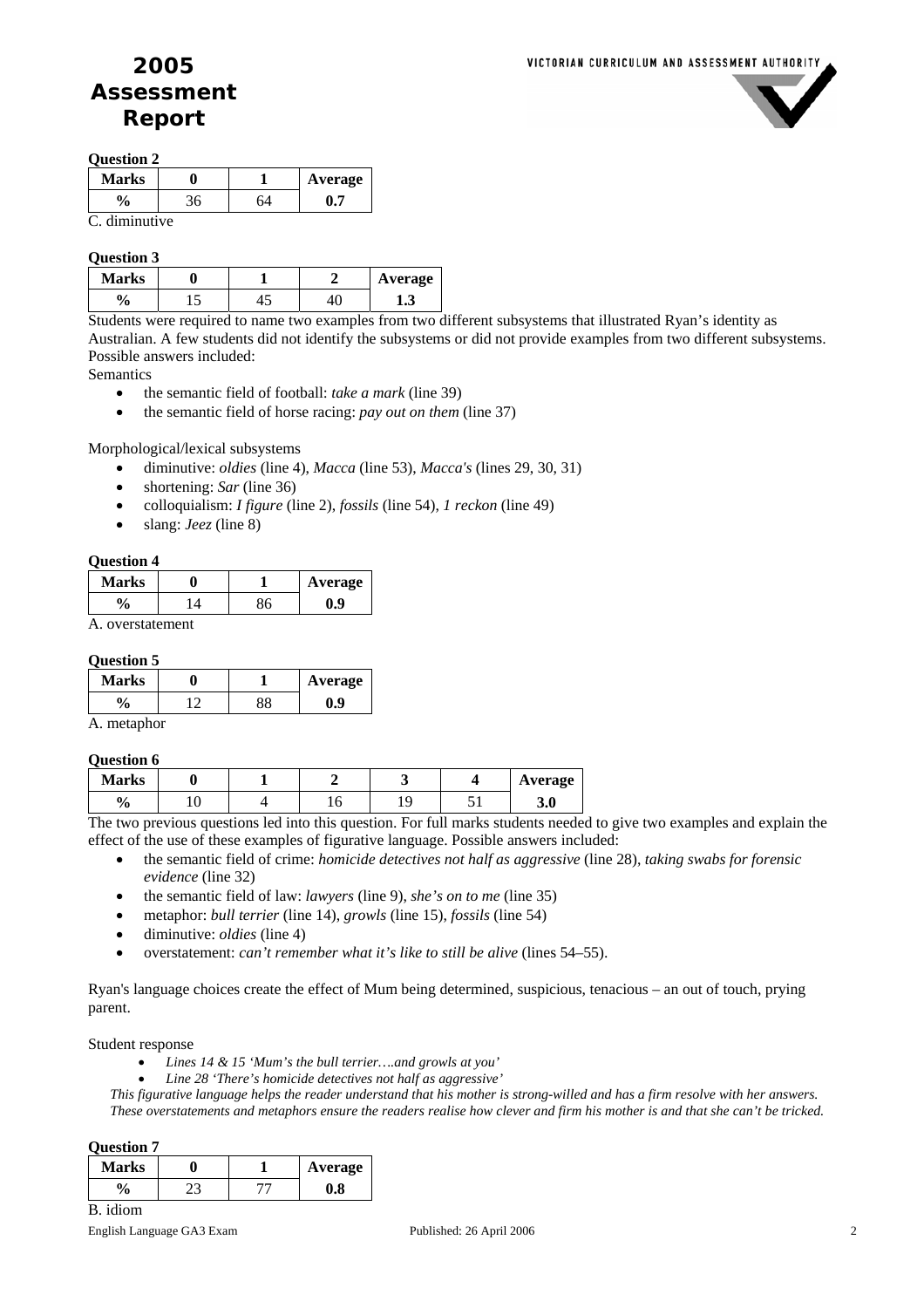

**Question 8** 

| <b>Marks</b>       |                                 |     |  | Average |
|--------------------|---------------------------------|-----|--|---------|
| $\mathbf{o}$<br>′€ | $\overline{\phantom{a}}$<br>т., | - - |  |         |

This question was not well handled and proved to be a good discriminator. Many students did not understand the term 'ellipsis' or else could identify an example but not explain its effect. A small number of students saw the term 'voice' and immediately wrote about active and passive voice. Monologue and dialogue are both included in the Study Design and are thus examinable. Some students identified the use of contractions in the texts rather than ellipsis (the omission of a part of a sentence). Possible answers included:

Ellipsis in monologue

- [I can't wait to] *Live my own life* (line 51)
- *There's homicide detectives not half as aggressive* [as my mother] (line 28)
- [We're meeting] *Out the back of Macca's place* (line 29)
- *And Macca* [is going to be there tonight] (line 53)
- [Macca and Tiffany Dellarossi are] *The two people I most need to make an impression with* (lines 53–54)
- [You] *Try explaining that to fossils who can't remember what it is like to still be alive* (lines 54–55)

Ellipsis in conversation

- $\bullet$  *Out* (line 12)
- *I'm just catching up with some of the guys* [out the back of Macca's place] (line 26)

The effect is that in conversation Ryan uses ellipsis to be vague and evasive, whilst in monologue he uses it to be dramatic and to reflect his thought process.

#### Student response

• *'Out the back of Macca's place' line 29 in conversation* 

*It makes the communication short as he is intending to not completely tell his mother where he is going. Ellipsis enables him to skip over this information and be less precise.* 

• *'Live my own life' line 57 in monologue* 

*Emphasis is placed on the first word 'live' as this is what is important to him; it reflects his thinking, where he is at.* 

| <b>Question 9</b> |  |
|-------------------|--|
|-------------------|--|

| <b>Marks</b> |    |     |  | Average |
|--------------|----|-----|--|---------|
| ∕0           | ⊥ັ | . . |  | . .     |

The maxim of relevance is flouted by Ryan to try to change the topic, evade the question and convince his mother that he should be allowed to go out. Most students were able to answer this question efficiently and avoided listing all the maxims and finding examples to illustrate each one.

#### Student response

*Ryan is flouting the maxim of relevance. He does not stay relevant to the question as he is trying to direct the conversation to a new topic about his homework. He does this purposefully to avoid responding to his mother's question and to try to get permission to go out.* 

#### **Question 10**

| Marks   |  |     | Average |
|---------|--|-----|---------|
| 0<br>′0 |  | . . | v.o     |

Many students correctly identified one example but struggled to find two. There were four examples acceptable for this question:

- *belligerence* (line 18*)*
- *only* (line 21)
- *whine in my voice* (lines 23–24)
- mutter (line 48).

#### **Question 11**

| <b>Marks</b> |  | Average |
|--------------|--|---------|
| 0.<br>u      |  | - 0     |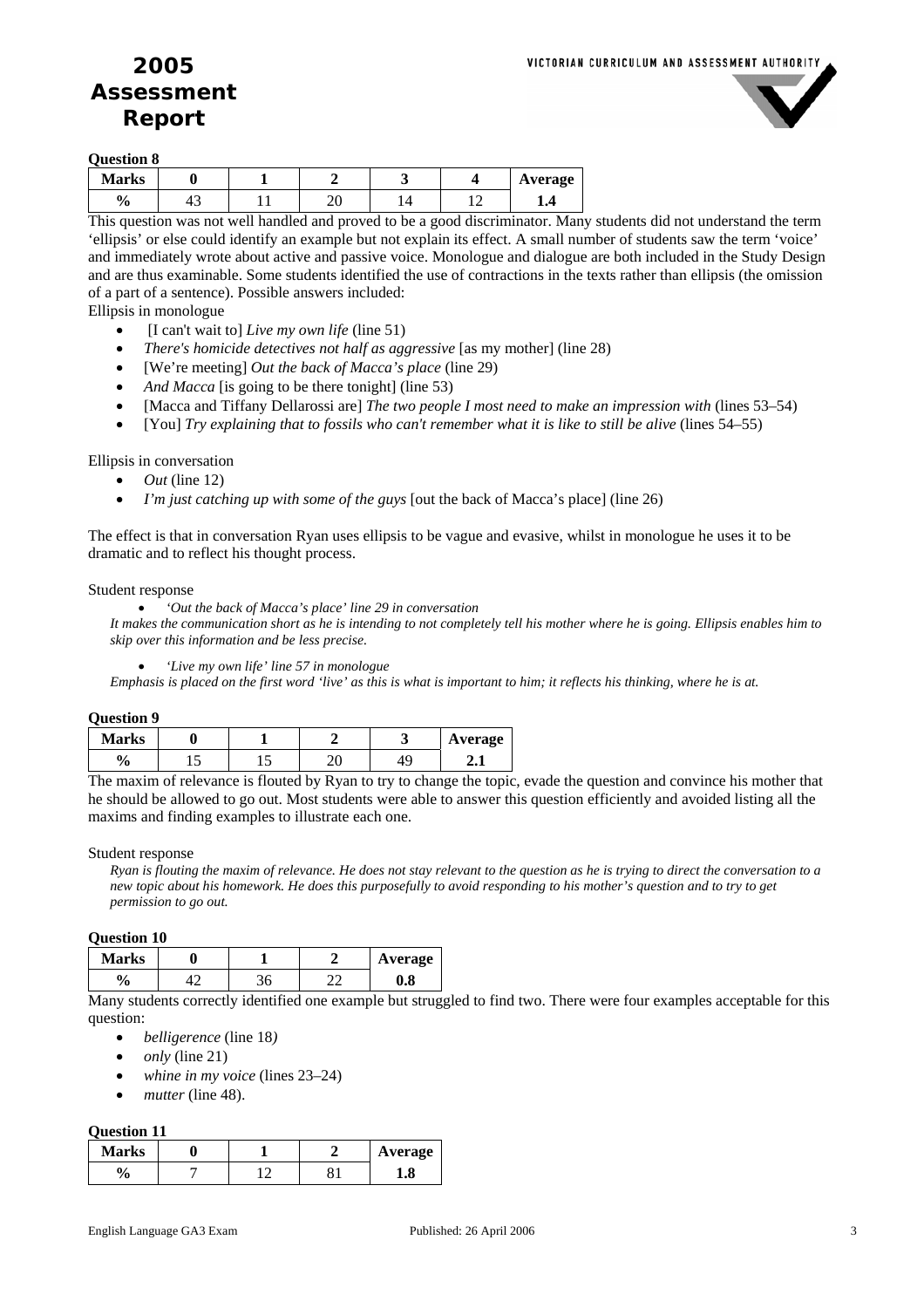

Most students answered this question correctly, indicating that they knew the metalanguage term and could explain the meaning of the statement.

#### Student response

*Mum really means that it is too late to go out and that Ryan isn't allowed to go out but she couches it in less direct language.* 

| <b>Question 12</b> |  |         |         |
|--------------------|--|---------|---------|
| <b>Marks</b>       |  |         | Average |
| $\frac{6}{9}$      |  | ״<br>46 | ⊥.∠     |

Many students clearly knew that the feature used by Mum was repetition of Ryan's words, but they did not identify it by the correct linguistic term. Mum picks up Ryan's words and reflects them back to him. The effect is to manage the topic and control the conversation, not allowing Ryan to sidetrack it.

#### Student response

*These pairs of utterances all use repetition. The mother uses this to rebut every comment made by Ryan. By repeating Ryan's words she shows that she has an answer for every statement that Ryan makes and she forces him to stay on the topic.* 

**Question 13** 

| <b>Marks</b>  |  |   |   |  | Average |
|---------------|--|---|---|--|---------|
| $\frac{0}{6}$ |  | c | ◡ |  | . .     |

The nature of the relationship between Mum and Ryan was one of close social distance, with Mum in a position of authority. Students needed to set out their answers clearly to avoid becoming tangled in their examples and to avoid doubling up or repetition. Possible examples and explanations included:

- register reflects close social distance including the everyday language of the family and Ryan's use of teenspeak and informal language. For example, *catching up with some of the guys* (line 26); *out the back of Macca's place* (lines 29 and 30); *we just want to hang out* (line 33)
- lexical choice is informal and this reflects close social distance. For example, slang – *guys* (lines 26, 27 and 33); *hang out* (line 33); *suck* (line 48); diminutive – *Macca's* (lines 29, 30 and 31)
- syntax: interrogatives are used by Mum *Where are you going?* (lines 1 and 25); *Where is out?* (line 16); *Which guys and where are you meeting up?* (line 27). The imperative is used by Mum – *Pick those up* (line 45). These features are direct and lack any politeness markers, which create social distance and reflect Mum's position of authority. Mum's repetition of phrases or clauses used by Ryan (lines 18–19 and 20–21) also indicates her position of authority
- discourse: adjacent pairs of question and answer format (lines 1 and 6;  $11-12$ ;  $18-19$ ;  $25-26$ ;  $27$  and  $29$ ;  $30-31$ and 32–33) in this context reflect close social distance; topic loop: Mum keeps returning to the topic of asking Ryan where exactly he is going (lines 1, 11, 16, 25, 27, 30–31) which indicates close social distance and Mum's position of authority; discourse particles: *Look* (line 32), *Great* (line 42) reflect close social distance.

This was a very challenging question and only a few students managed to achieve full marks. The first part of the question asked students to describe the nature of the relationship between Mum and Ryan and unfortunately many students missed this part, which then made it difficult for them to relate the features and examples to the relationship.

#### Student response

*There is a close relationship and one of understanding between them.* 

- *Register there is an informal register through the use of colloquial expressions 'stuff it' (56) and vocatives 'old man' (26).*
- *Lexical choice 'the guys' (26) is informal and portrays a shared understanding between the pair as his mother obviously knows some of his mates.*
- *Syntax the interrogatives used by the mother 'where are you going?' (25) and the declarative answers by Ryan 'I'm just…guys' (26) show that she is in control and has the power in this relationship.*
- *Discourse he speaks to his mother differently to how he is feeling 'I can't wait to get out of this house'(51) showing he has respect for his mother and doesn't want to say more hurtful things.*

### **Section 2**

The text in this section was a transcript of an authentic conversation between a mother and her son. It was chosen because of the similarities of context and participants with Text 1 and because it clearly demonstrated the difference between scripted and unscripted dialogue. This text provided students with the opportunity to demonstrate their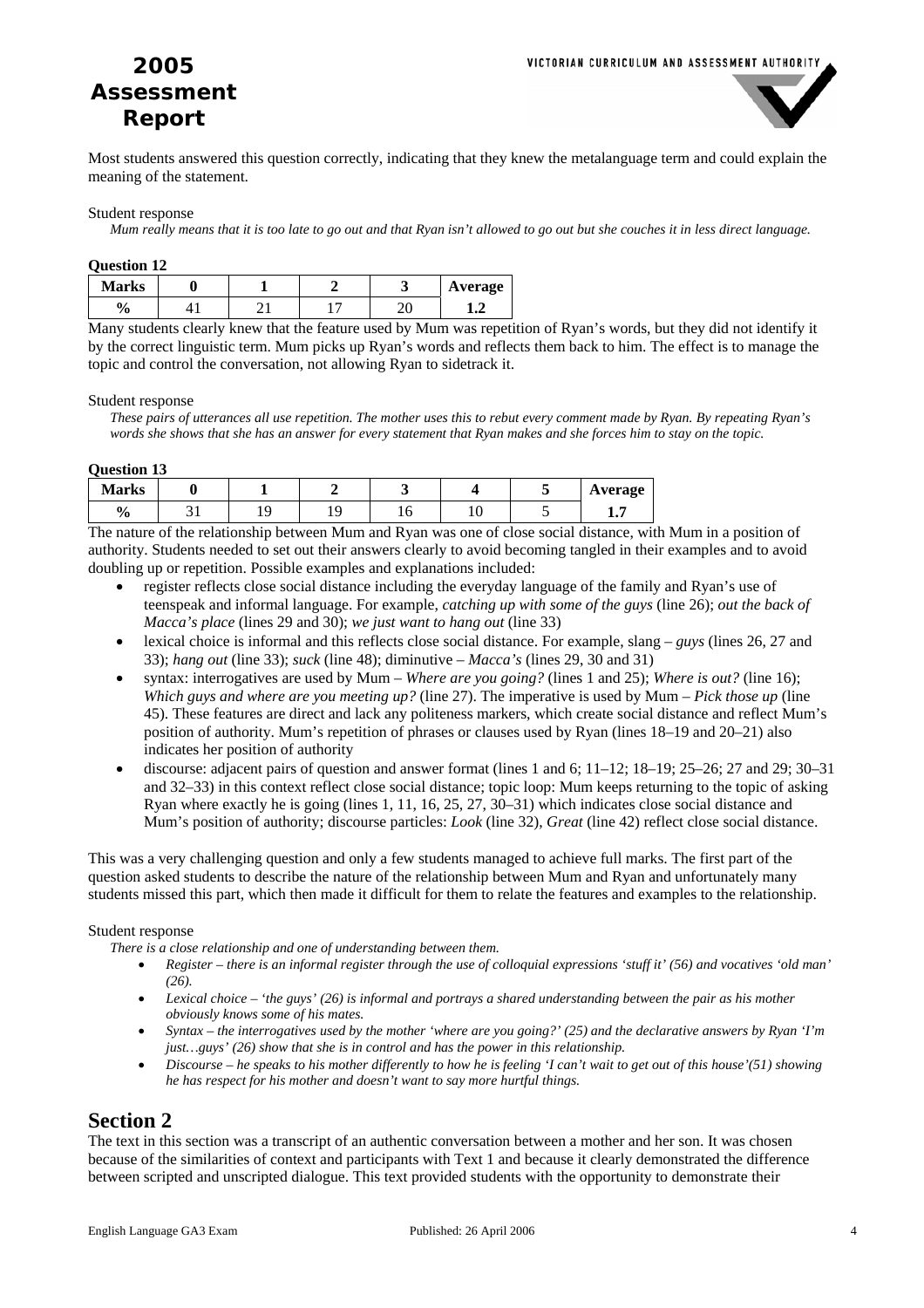

knowledge of the features of spoken text, how identity is constructed through language choices and the subsystems of language.

#### **Question 14**

| <b>Marks</b> |  | Average |
|--------------|--|---------|
| 0            |  | ۰O      |

This question and Question 15 required students to do more than simply apply a one word label; in thinking about the context of the text, students should have been able to give a specific explanation about the purposes of Gary and Mum in the conversation.

#### Student response

*Mum's purpose is persuasive: to get her son Gary to think through how realistic his plans are for putting a new engine in his car.* 

| <b>Ouestion 15</b> |    |     |         |  |  |  |
|--------------------|----|-----|---------|--|--|--|
| <b>Marks</b>       |    |     | Average |  |  |  |
| $\frac{6}{9}$      | ⌒⌒ | 7 O | 0.8     |  |  |  |

Student response

*Gary's purpose is phatic: to tell his mother his plans for putting a new engine in his car.* 

#### **Question 16**

| <b>Marks</b>  |  |    | Average |
|---------------|--|----|---------|
| $\frac{0}{0}$ |  | -- | ◡▴      |

This question required students to think carefully about the language choices made by the two participants and to explain how those choices reflected their identities or achieved their purposes. Gary is clearly more than simply someone who knows about cars; he is a car enthusiast, a petrol head, a fanatic about his car. Mum, on the other hand, uses car jargon to engage with Gary and to lessen the social distance so that she can get her point across; that is, so that she can achieve her purpose in the conversation. There were numerous examples of jargon from which to draw examples, including:

- Gary's use of jargon: *Nissan RG/RP thirty turbo engine* (lines 1, 2, 5, 7, 9, 11); *reco* (line 29); *mags* (line 46); *kill switches* (line 59); *lockstuds* (line 63); *wipe it off* (line 67); *write it off* (line 74); *wheelies* (line 90)
- Mum's use of jargon: *a reconditioned engine* (line 30); *mags* (line 61); *wipe it off* (line 66); *leadfoot* (line 81); *wheelies* (line 86).

#### Student response

*Jargon reflects his identity as a car lover by being able to refer to car parts by their technical terms, eg, 'lockstuds' (63). This reflects his identity as a competent car owner.* 

*She uses similar jargon to create the impression of serious opposition to the idea. She needs to know the jargon, eg, 'reconditioned' (30) in order to successfully oppose him and propose new options.* 

#### **Question 17**

| <b>Marks</b> |  | Average |
|--------------|--|---------|
|              |  |         |
| ∽            |  |         |

B. pronoun

#### **Question 18**

| معانتها<br><b>NIATKS</b> |  |     | Average |
|--------------------------|--|-----|---------|
| О.                       |  | ر ب |         |

Most students could identify that Gary's use of 'you' referred to anyone or everyone, while Mum referred to Gary when she used 'you'. For full marks the difference needed to be explained; Mum maintains the focus on Gary to get him to think through his plans, while Gary tries to show that everyone is doing this and uses this to justify his actions and deflect the focus from himself.

#### Student response

*Gary's use of 'you' generally refers to anyone who can have something done to their car, i.e., get an engine fitted. He uses this as an example of how normal it is. Mum's use of 'you' refers to Gary and focuses on his current situation.*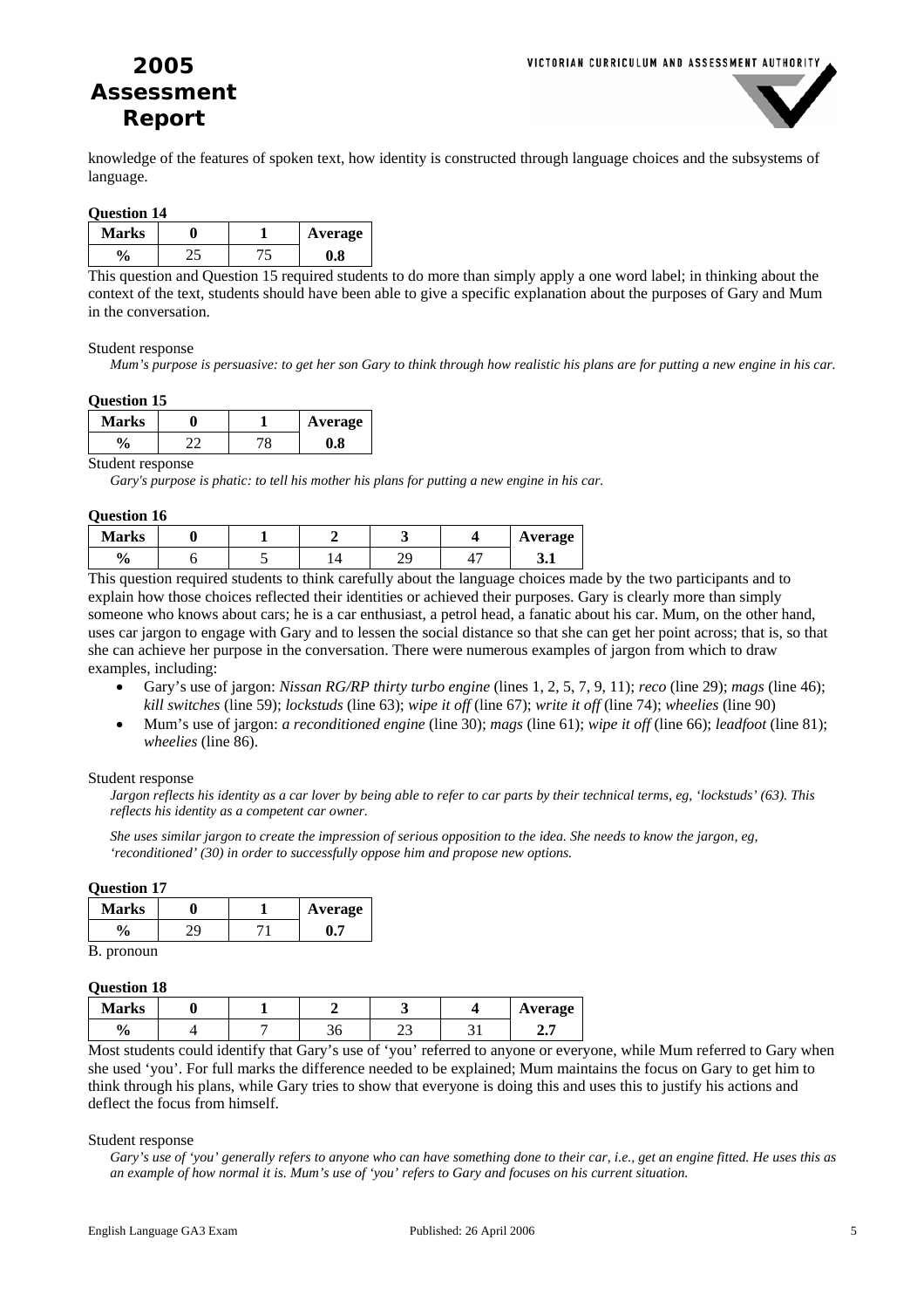

#### **Question 19**

| Marks          |  |  | Average |  |  |
|----------------|--|--|---------|--|--|
| $\frac{6}{10}$ |  |  |         |  |  |
| D<br>. .       |  |  |         |  |  |

B. to signal thinking time

#### **Question 20**

| <b>Marks</b> |  | Average |
|--------------|--|---------|
| 0.           |  |         |

C. to signal awareness of, but not agreement with, the previous intonation unit

#### **Question 21**

| <b>Marks</b>  |  |  |   | Average |
|---------------|--|--|---|---------|
| $\frac{0}{0}$ |  |  | ຼ | 4.U     |

Gary signals that he hears what his mother is saying but he does not agree with her; he is non-committal. Mum signals frustration; she hears what he says but doesn't accept it.

#### Student response:

*Gary's use of 'yeah' indicates his unwillingness to accept his mother's previous statements or disagreements. He uses 'yeah' to return the topic to his favoured view, i.e., buying the engine, ignoring his mother's valid points to the contrary. Mum's statement indicates her frustration in trying to convince her son. She is fed up with being given a quick and short reply to her valid issues and concerns about what insurance costs (line 52), stealing (line 61), etc.* 

#### **Question 22**

| Marks              |  | <b>Average</b> |
|--------------------|--|----------------|
| $\mathbf{0}$<br>΄0 |  | , 9            |

C. *I would find out ^first*. (line 21)

#### **Question 23**

| <b>Marks</b> |  |  | Average           |
|--------------|--|--|-------------------|
| 'Ο           |  |  | $\sqrt{ }$<br>4.U |

For full marks the explanation needed to show that Mum uses declarative and interrogative sentence types to try to get Gary to reconsider his plans for the car. She wants to get him to reflect on his plans and make the decision by himself rather than her making the decision for him or telling him what to do.

- declarative: *I would find out first*. (line 21)
- interrogative: *But I mean why spend a*  $\triangle$ *grand on an engine Gary?* (line 25)

Most students answered this question well and many were awarded full marks. However, some students did not show clearly which was the interrogative sentence and which was the declarative sentence because they did not list the example and the line number. Providing the line number also ensures that students do not choose incorrect examples from another part of the text.

#### Student response:

*Mum uses these sentence types to support her function/purpose of dissuading Gary from buying the engine. 'I would find out first' (declarative line 21) suggests Gary is being hasty in his eagerness to purchase the engine without seeing if it will fit. 'But I mean why spend a grand on an engine Gary?' (line 25) –- this interrogative suggests the engine is too expensive and proposes a cheaper option be considered.* 

#### **Question 24**

| <b>Marks</b>  |           |  |   | Average |  |
|---------------|-----------|--|---|---------|--|
| $\frac{0}{0}$ | ΛC<br>- - |  | - |         |  |

There were numerous conversational strategies that could be listed to show that Mum is in control of the topic. These included:

- sentence type/adjacency pair: use of interrogatives (lines 11, 25, 66, 80, 87 and 100) that are directing the conversation; use of declaratives that are reminding Gary about something and/or expressing Mum's opinion and seeking a response from Gary (lines 15, 21, 31, 48–49 ,52, 57, 61–62 and 68)
- jargon: *a reconditioned engine* (line 30); *mags* (line 61); *wipe it off* (line 66); *leadfoot* (line 81); *wheelies* (line 86) are used to engage Gary so that Mum can keep him talking and get her point across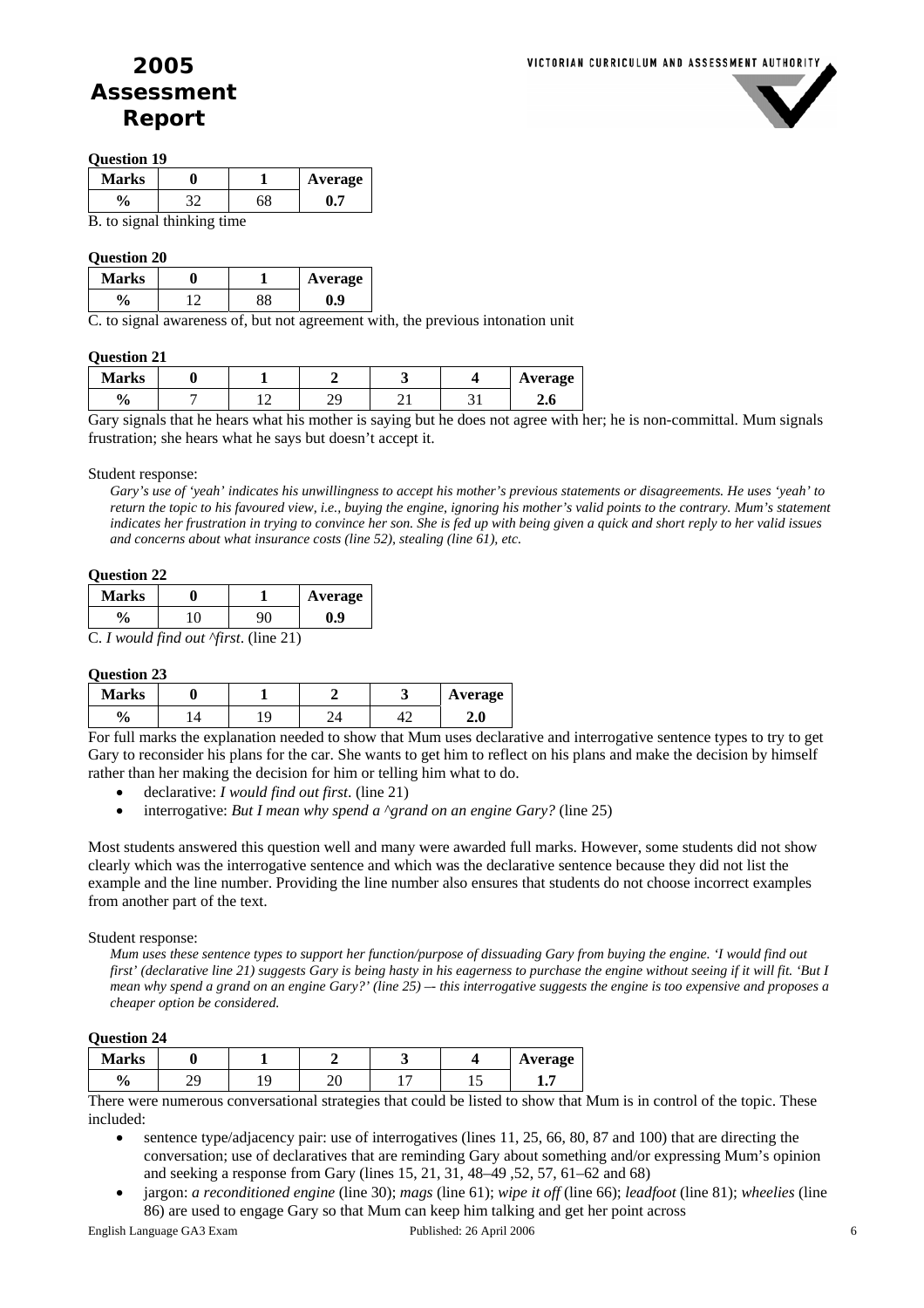

- the pronoun 'you' (of which there are many examples): by referring specifically to Gary, Mum keeps the focus on Gary and his behaviour
- use of 'Gary' (lines 25, 57, 64): same as the use of the pronoun 'you' to direct the conversation
- topic loop (lines 20–21, 25, 30–31, 56–57, 65–66, 68 and 98–100): Mum keeps returning to the issue of spending \$1000 on an engine and considering various aspects of it
- use of sarcasm (lines 89 and 92): puts Gary on the back foot and Mum stays in control of the conversation
- minimal responses (lines 6, 73 and 77): signal that Mum is listening/hearing, although not agreeing with Gary. The result is that Mum continues to be in control and Gary continues to try to justify his plans to his mother
- use of repetition (lines 51–52 and 88–89): to turn Gary's words back on him and control the direction of the conversation.

Most of the previous questions (Questions 16–23) led students into this one.

Student response

*Mum controls the topic in this conversation. She uses interrogatives such as 'What happens if you have an accident?' (line 65) to make Gary's evidence unstable; she mimics his jargon to accommodate Gary within her conversation, e.g. 'mags' (line 61); and mum also overlaps her son's utterances to get the floor, as with '…ah' (line 79) followed by 'you're going to…' (line 80).* 

#### **Question 25**

| <b>Marks</b>  |          |  |     |  | Average |
|---------------|----------|--|-----|--|---------|
| $\frac{0}{0}$ | $\cdots$ |  | . . |  | ، ، ،   |

This question provided students with an opportunity to demonstrate their understanding of the different features of spontaneous and scripted dialogue. There were many examples to choose from and the better students showed real engagement with the texts and were able to write with confidence about the differences. It was not sufficient to repeat the word 'spontaneous' from the question in offering an explanation about the difference between the two texts. The explanation needed to show that spontaneous speech is unplanned, less orderly and implies shared knowledge; that meaning is created and conveyed through prosodic features.

A list of possible examples is shown below, indicating the wealth of evidence that students could draw from in their answer.

- false starts: lines  $7, 10, 86, 70$  and  $71$
- self-correction: lines 2 and 30
- pause fillers: *um* (lines 7, 44 and 79), *er* (line 30), *ah* (lines 49 and 79)
- truncated words: lines 2, 30, 70 and 71
- truncated intonation units: many examples
- simultaneous speech: many examples
- reductions: '*er* (line 4), *coz* (lines 26 and 87), '*em* (lines 40, 41 and 42), *wanna* (line 56), *gonna* (lines 45, 46, 51, 59 and 63), *gettin'* (line 45), '*n* (line 66), *doin'* (line 96)
- lengthened syllables: many examples
- rising or falling intonation: many examples
- pauses: many examples
- accented syllables: many examples

Student response:

*25a.* 

- *overlap (lines 14/15) 'You can get it' 'not necessarily'*
- *lengthened vowel sounds (line 46) 'ma=gs on it'*
- *truncation (line 2) 'a a RG twe-RG thirty...'*

*25b.* 

*These features show the spontaneous nature of unplanned and fast paced everyday conversation as a joint construction. Speakers may encroach on or steal the floor from another interlocutor (lines 14/15), they may use prosodic features such as lengthened vowel sounds to create emphasis or allow thinking time to formulate the next utterance. Truncation and reformulation frequently occur as speakers lose track of what they are saying and seek to repair mistakes.* 

### **Section 3**

| <b>Question chosen</b> |  |  |  |  |
|------------------------|--|--|--|--|
|                        |  |  |  |  |

English Language GA3 Exam Published: 26 April 2006 7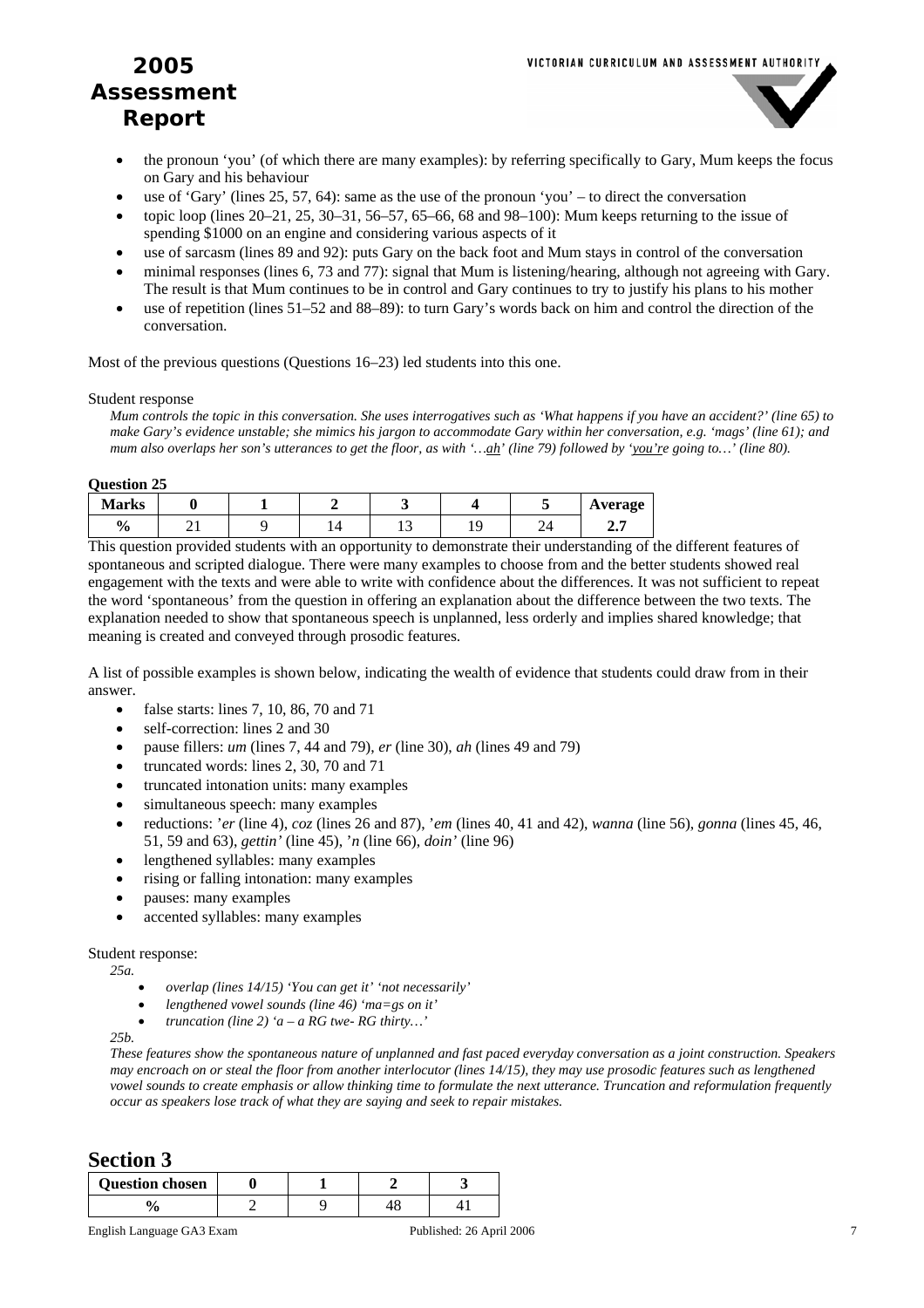

| <b>Marks</b>        | U | - |  |    |               |               |    | 10 | . . | 1 <sub>2</sub><br><b>I</b> | $\sim$<br>∸<br>__ | 14<br>. . | ⊥৺ | verage<br><b><i><u>III</u></i></b> |
|---------------------|---|---|--|----|---------------|---------------|----|----|-----|----------------------------|-------------------|-----------|----|------------------------------------|
| $\mathbf{0}_{\ell}$ |   |   |  | 10 | $\sim$<br>1 V | $\sim$<br>. . | 10 |    |     |                            |                   |           |    | . .                                |

Students were required to select one of the essay topics and provide an extended expository response. Stimulus material that exemplified aspects of the topic was provided and many students made good use of the examples in their essays. Students were also directed to discuss at least two subsystems in their responses.

Too many answers focussed on just one part of the question, demonstrating the need for students to develop strategies for ensuring that all parts of the topic are covered in their responses. When using quotations, students should carefully select memorised quotations to fit the topic rather than finishing with a flourish that bears no relationship to the preceding discussion. In general, students made insightful observations about their culture and the language varieties within it.

#### **Question 26**

This topic was the least popular of the three but produced some good responses. Students were required to discuss aspects of public discourse (that is, the language used by politicians, business leaders and government officials) and to discuss how such language functions in society to create a sense of authority and to sustain power relationships.

Good responses engaged with current situations such as the 'children overboard' affair, the war in Iraq and the industrial relations legislation and drew examples of language from these issues. A small number of students misinterpreted the term 'public language' to mean the way people talk in public, such as on the train or in the shops.

Some suggested examples from each of the subsystems are listed below.

- morphology: neologisms: 'post 9/11', 'un-Australian'; compound words such as 'non-core'
- lexicology: jargon words and phrases: 'negative impact', 'stakeholders'; technical words: 'weapons of mass destruction'; doublespeak: 'exit strategy', 'people management'; use of adverbs to hedge: 'basically', 'possibly'
- syntax: compound-complex sentence structure; nominalisations; passive voice
- semantics: ambiguity: 'emotional intelligence'; cliches: 'competitive advantage', 'outcomes-based'; collocations: 'collateral damage', 'window'
- $\bullet$  discourse: elevated, formal register: 'at the end of the day'; words become phrases: 'now' = 'at this point'

The linguistic features of public language are used to exercise power and authority by:

- creating the perception that the user is expert
- discouraging questions or critique
- creating confusion and uncertainty in the reader because of obscurity, causing reader/listener not to question
- hiding the truth
- complicating meaning
- promoting blind acceptance and obedience.

The following student response discusses a number of aspects of public language and refers to several of the subsystems. It provides examples, particularly using the stimulus material for analysis, to support the broader points being made. This essay is 620 words (approximately three and a half handwritten pages).

*Language has long been an all pervasive feature of our everyday lives. One of the greatest influences stems from the language used in media and public circles. Such language can be shifted according to context, audience and purpose to produce a sense of power, authority and superiority over one group by another group or individual. In some cases, language in the media can be used to obscure meaning, include or exclude certain people, induce humour and lessen the emphasis on some issues. This can be achieved through use of doublespeak, jargon and syntactical features.* 

*Doublespeak has long been used by the media to obscure and de-emphasise certain news items. In the wake of terrorist attacks and war, certain lexical items have changed so as to lessen the impact of the event, eg, 'shell shock' was changed to 'combat fatigue' but has now been changed to 'post traumatic stress disorder' thus removing any reference to war what so ever. This has been used by many politicians and the media to lessen the image of the brutality of war. Governments maintain their authority through influencing public opinion in a positive manner. Euphemisms are a linguistic tool used to make a situation appear more optimistic. The Australian Government uses both euphemisms and their opposites, dysphemisms, to describe their actions during the war on terror. Our troops are referred to as 'boys', 'brave' and 'launching bold assaults', whereas opposition troops are referred to as 'brainwashed', 'cowardly' and 'launching sneak attacks'.*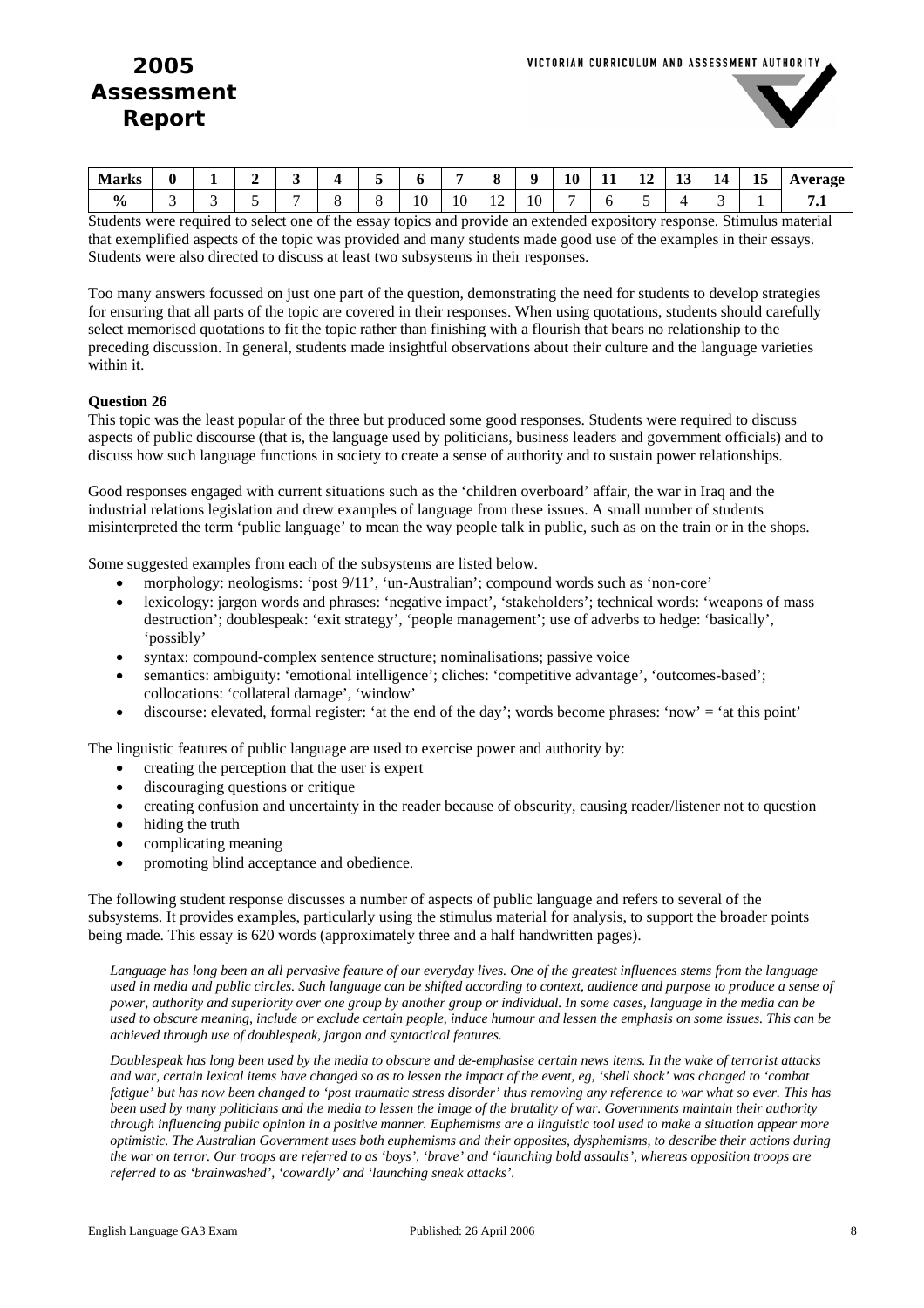

*Other features of doublespeak invoke deliberate ambiguities, using features such as syntax and lexicon. Passives and nominalisations are commonly used, for example 'the destruction of the city occurred in May' uses the nominalised form of the verb 'destroy' and does not state the agent or perpetrator. In this way sentence constructions can be manipulated to intentionally hide or make unclear certain information.* 

*Language is often used as a tool to create a sense of authority (and possibly humour). In the given example 'mode of selfpreservation' the footballer uses the term to make himself sound important to listeners. Such use of formal lexical items may be viewed as creating a large social distance, however the context suggests that the utterance may also have been used to induce some humour as such a phrase is uncommon for a footballer's idiolect.* 

*Politicians and experts in various fields will commonly use jargon and technical language to create a sense of superiority and to create the feeling that the 'hoi polloi' is subordinate to their own groups. Words like 'stakeholders', 'non-core promises' and 'queue jumpers' are difficult to understand and have many connotations. Jargon can also be used to manipulate the public into accepting what the politicians say because they are 'just like us'. For example, John Howard in his latest press conference said 'the recent alterations in the workplace relations legislation will greatly benefit the rights of fellow workers'. 'Fellow workers' is used to suggest that there is no distinction between him and ordinary, average workers of Australia, so that his policies are good for him and for everyone.* 

*In example 2 'the inquiry…' Don Watson quotes complex syntax used to confuse readers. It makes readers feel uncomfortable and excluded due to the formality of the text. Syntactic features such as the one illustrated above can be used in ways to create varying degrees of formality. Public language uses complex and compound-complex sentences and highly complex end-weight structures which make the language incomprehensible.* 

*Through the use of doublespeak, jargon and complex syntactical structures the media and public figures are able to construct authority and superiority and to obscure truth. The ordinary public is made to feel alienated or stupid so that they don't question what is being said.* 

### **Question 27**

This topic was very popular and some of the responses showed a lively and pertinent engagement with 21st century Australian English. A significant downfall for many students was to write an essay about the history of Australian English, with little or no reference to the current millennium.

This topic elicited the highest number of pre-prepared essays, although in general there were far fewer than in previous years. Prepared essays are very easy to identify as they do not respond sufficiently to the topic and they thus attract few if any marks. Many students also lost marks because they did not discuss the second part of the question, namely, the reactions (attitudes) elicited by the changes.

Some suggested examples from each of the subsystems are listed below.

- phonology: rising intonation; shift from 'broad' to 'general' accent; lowering /e/: Jessica = Jassica; American or rap/hip hop pronunciation
- morphology: spread of diminutives to new words: lippie, trannie; creation of affixes: 'e-' as in 'e-English'
- lexicology: hip hop/rap words; Americanisms; creation of new Australianisms
- syntax: changes or losses in punctuation: apostrophes, ellipsis
- semantics: change in idiom; use of Americanisms
- discourse: yeah–no phenomenon; 'like' phenomenon

Attitudes to the changes include:

- concern about degeneration and loss of standards
- worry that it results in declining literacy standards; for example, the federal government inquiry into literacy and the claim that young people entering the workforce or tertiary institutions are not able to read or write properly
- the new language appeals to many, especially adolescents, especially via text messaging
- dropping of Australianisms as they are thought to be daggy and out of date; for example, the language used by Steve Irwin
- avoidance of many Americanisms
- Bragg says it is evidence of growing confidence as a nation.

When discussing how Australian English changes to reflect the evolving identity of Australians, students were required to give specific examples, such as:

• Australian culture is represented globally by personalities such as the 'Neighbours' cast and other soapie stars, movie stars like Nicole Kidman and Princess Mary Donaldson (of Denmark), which creates diversity in identity rather than stereotyping Australians as Crocodile Dundee types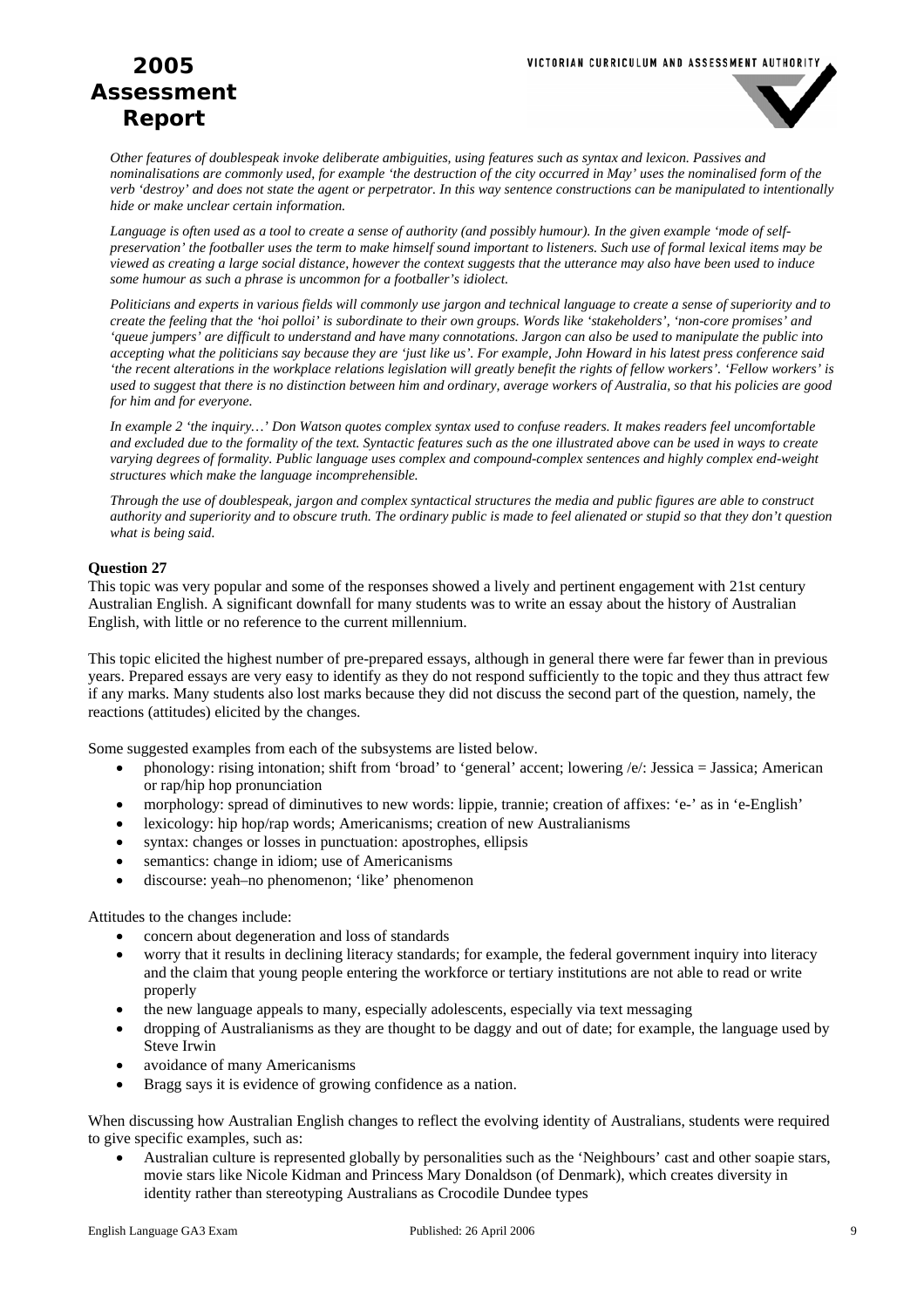

- American companies have been forced to Australianise the language of their products, such as Starbucks Coffee not releasing its dictionary here due to perceived antipathy from Australians to the Americanisms contained in it
- young people identify with popular culture, which mainly emanates from America.

The following student response is well-grounded in the 21st century and discusses both lexicon and phonology. Many examples are provided (including some from the stimulus material) and the evolving nature of Australian language and identity are noted. The essay is approximately 675 words (approximately four handwritten pages).

*The twenty-first century – an era for change. While the Australian identity, its values, desires and image, continues to evolve so does its language, a vernacular filled with technological and new-age jargon. Our desire for world relations continues to increase, heightening the influence of Americanisms on our language. Despite these recent changes, the Australian identity of egalitarianism and individuality is still valued, as Australians become more confident in themselves and their language.* 

*Ever since the release of the computer, launched in 1951, the world, including Australia, has incorporated a new variety of lexical items into the language. As our desire to be included in the technological age grew so did our lexicon, incorporating new lexis (modem, motherboard, computer), acronyms (CD ROM, DVD) and even allowing current lexis to undertake new connotations (mouse, hacker, cookies). New lexis increases the range of possible thought and it is because of this that changes were embraced rather than denied. These lexemes allowed Australians' world connections through the internet and involvement in world issues, a desire which is a part of the Australian identity.* 

*As our involvement in world issues rose with the twentieth century, so did our involvement with America. America, one of the world's greatest powers, influences our language, adding its own typical lexis to replace traditional Australianisms. For example, 'guy' replaces 'bloke', 'cookies' replaces 'biscuit', 'Sprite' is used to mean all lemonades. Australian rhyming slang has also been affected, with typical slang 'dead horse' for 'tomato sauce' reducing in common utterance with the introduction of 'ketchup'. Americanisms also affect our syntax, with the American tendency to dispense with prepositions. A common example is 'protest the war' instead of 'protest against the war'.* 

*Many of these changes, reflecting the American influence on our language and identity, have been looked down upon by purists and prescriptivists. Despite fears that the traditional Australian identity associated with its traditional lexicon ('bugger', 'fair dinkum', 'knockers') is losing value in society, descriptivists have argued that we are merely borrowing American terms and not their way of culture. Jane Lambert agrees, claiming that 'Australians always make a choice of what part of American culture they adopt'.* 

*As Australia is moving forward into the 21st century it is becoming more apparent that we are a culture that is proud of our vernacular. Despite lexical changes our phonology, or at least the typical broad accent associated with Australia, has not been forgotten. Instead of adopting the rhotic emphasis on /r/ that Americans are characterised by ('bareb' instead of 'barb' and 'artitoode' instead of 'attitude') Australians are still encompassed by a nasal whine, sometimes known as 'Strine'. We tend to sound a /d/ ('bewdy', 'foody'), we tend to drop /g/ ('goin') and are prone to assimilation, pronouncing 'Australian' as 'Austrayan'. Once before the image of Australian ocker held no prestige. Although this still holds true in many situations, this image of our heritage plays an important role in our identity as its popularity slowly evolves. Australia is a nation proud of our* language, a value which is reflected through our conscious selection of traditional lexis. As changes arise and our values shift *towards the modern era, we have become increasingly aware of more traditional aspects of our lexicon. Bragg also agrees by commenting that Australians 'now sound the world over like a people unselfconsciously proud and totally confident in the way they talk'. This confidence is observed in the Herald Sun in October 2005 as 'Crown Prince Bazza' celebrates the birth of his son, the 'kingaroo'. The comic features the newborn prince uttering 'G'day sport'. Diminutive forms 'Bazza', typical Australian greeting 'G'day' help construct and maintain our identity as unique and apart from other nations.* 

*Australian English is evolving and will continue to do so as we progress into the twenty–first century. These changes reflect our identity, our values and desires to play on the world stage. It is because of such change, however that our attitudes towards the more traditional aspects of our language are heightened to help maintain and reflect the uniqueness of Australian English.* 

### **Question 28**

This topic was almost as popular as Question 27, and many students made use of the stimulus material for examples. Many of the responses dealt only superficially with the linguistic aspects of the topic, merely describing some of the features and providing a list of examples rather than analysing the nature and impact of the variety.

Some suggested examples from each of the subsystems are listed below.

- phonology: representation of sounds: 'mwa'
- morphology/lexicology: SMS word formation: 'msg' = 'message', 'plz' = 'please' (shortenings [through deletion and substitution]), 'frm' = 'from' (delete vowels), 'wil' = 'will' (delete doubled consonant), 'rember'  $=$  'remember' (delete of syllable), 'l8' = 'late', 'gr8' = 'great', '2' = 'to', '4' = 'for' (number for sequence of sounds/word),  $c' = 'see'$ ,  $'u' = 'you'$ ,  $'y' = 'why'$  (single letter for word), 'dis' = 'this', 'd' = 'the', 'da' = 'the' (single consonant), 'walkt' = 'walked' (single consonant 't' for past tense morpheme 'ed'); abbreviations: 'lol'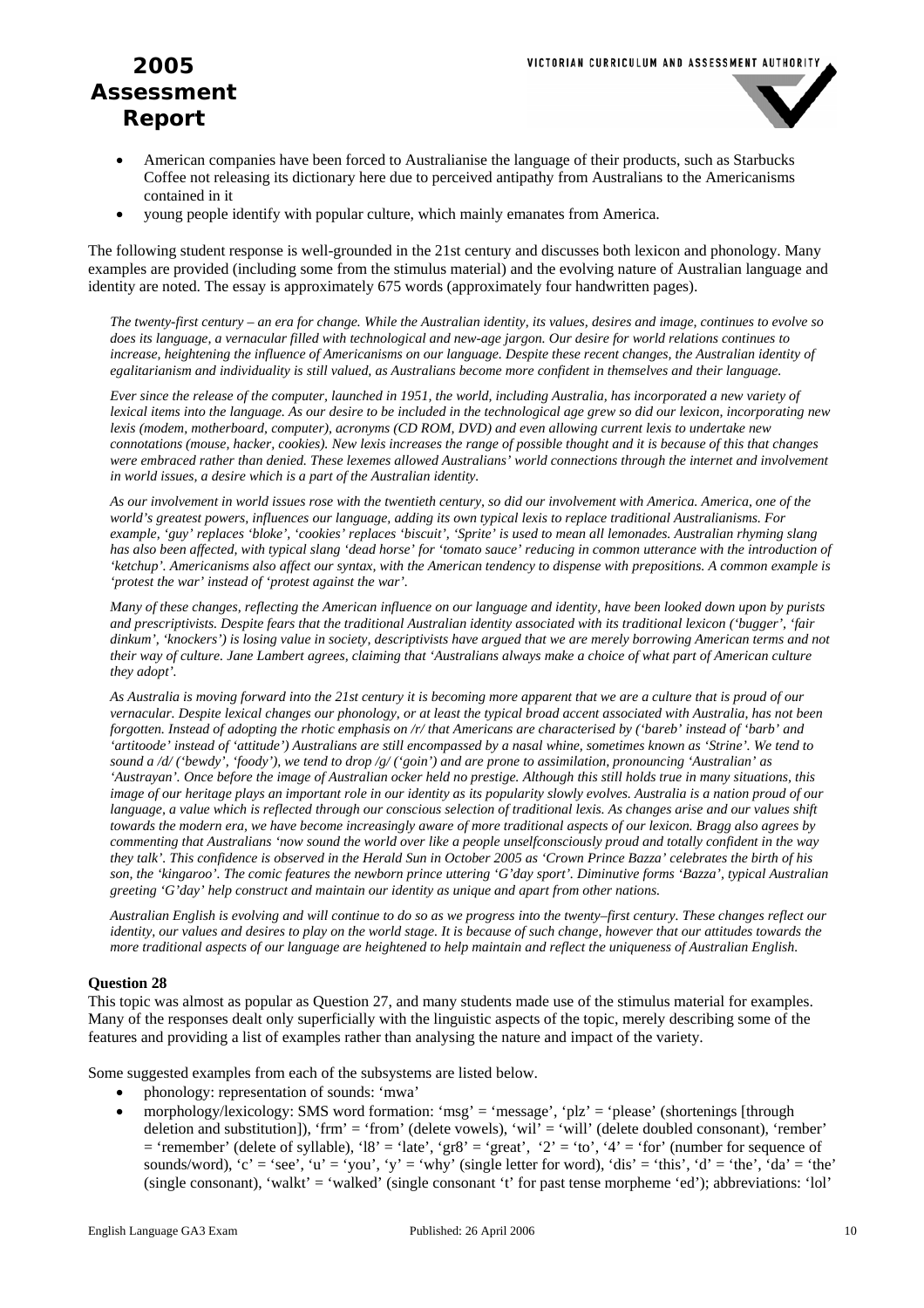

 $=$  'laugh out loud', 'btw'  $=$  'by the way', 'wtg'  $=$  'way to go'; combinations of above: 'c u l8r'  $=$  'see you later', 'sekc' = 'sexy', ' $A3'$  = 'anywhere, anytime, any place'

- syntax: shortened structures using ellipsis
- semantics: use of slang and colloquialisms
- discourse: many features of spoken language not yet in written form; lack of punctuation

The language of SMS is a valid and important variety of Australian English because:

- it is the opposite of decay in the English language an emergence of a new variety: 'eEnglish' or 'electronic English'
- it is important, as major users are between 15 and 25 (according to a Telstra survey)
- it is globally a huge industry and reflects community use and attitudes
- it is another variety that is appropriate in a particular context (see the Butler quotation)
- users show the ability to distinguish between appropriate contexts
- it is appropriate in informal circumstances; for example, between friends
- also used as a formal means of communication; for example, VCE results can be received by SMS
- the constraints/nature of the technology invites creativity in language use (see the Blair quotation)
- it requires skill and mastery
- it is a shortened form, to facilitate speed and fit on the screen of a phone
- it has its own distinctive grammatical features and vocabulary
- it is used as a marker of group membership/identity
- it is a type of 'techno-jargon'
- the nature of the technology puts a new emphasis on the written word
- it gets students to use written English as a primary communication tool
- students are honing their writing skills through the use of email, electronic bulletin boards, chat rooms and text messaging
- language is always changing, always adapting; for example, archaic words and discourse styles are dropped
- if enough people come to use 'eEnglish' it will eventually become an established variety of English.

This student response picks up on a range of aspects of SMS language and refers to a number of the points listed above. It also addresses the issues of validity and creativity, providing examples and covering several of the subsystems of language. It is 882 words (approximately four handwritten pages).

*The phenomenon of SMS language has become a vital tool in Australian society. This particular language is a variety on its own nowadays, often being referred to as 'e-language'. With technological advancements, this language has forced the technologically able to be creative. This language is very flexible as it caters for everyone as it has little boundaries. This is a fantastic tool for descriptivists as it indicates the evolution of language at a new level. For prescriptivists, this language is certainly 'invalid' as it is 'incorrect' in many ways, as it tests the boundaries of language. This e-language is used everywhere, from SMS (with its 160 character limit), internet (chatrooms, emails etc), and it has even integrated itself into mainstream society as artists and songwriters are embracing this phenomenon (e.g. 'U got it bad' – Usher). It can be seen that this language has definitely impacted all the subsystems of language, making it a remarkable tool to use.* 

*Not only is e-language useful but it encourages the illiterate to be literate with its 'no rules' philosophy. People who cannot spell are able to spell phonetically with e-language and this is not taboo; in fact it is quite appropriate and acceptable. With only 160 characters for a standard SMS text message 'CU den' is much more economical that 'see you then', given that the average SMS is \$0.25. This phonetic spelling is promising as it saves money and time. Lexical items are also constantly altered as the creative minds of individuals play with morphology. A lot o f the time, vowels are omitted in a word, eg., 'wld' = would and the only letters left available are enough to infer what is intended. An example 'thx' illustrates the phonological and morphological alterations because everyone now knows that as 'thanks/thank you'. This displays that this language is important as it allows for creative minds and it encourages use of technology.* 

*Along with morphology, lexicology is also affected with SMS language. As this variety is now recognised in its own right, people are able to develop standards through frequent usage. The now archaic 'lol' (laugh out loud) and 'brb' (be right back) are often used in certain contexts. These abbreviations will continue to develop as people become more and more comfortable with creating new terms to cater for their idiosyncratic needs. This is great for e-language because any person can be an individual with this language as it is so flexible and welcoming of new creations and neologisms, e.g., 'podcast' (blend of iPod and broadcasting). This is very typical of slang and jargon but it is often to include people and enhance group solidarity rather than exclude people as a means of discrimination. This is what makes SMS language so diverse and unique.* 

*It is often a concern that children will be disadvantaged by emulating and learning this language but it can actually be advantageous. E-language teaches children to be open-minded. It is of course a much 'lazier' language but if children learn the rules of spelling and grammar before they are introduced to e-language, their linguistic skills will be much richer and more cultured. In terms of syntax, as SMS language is a spoken conversation in a written form, ellipsis is often utilised as the other*